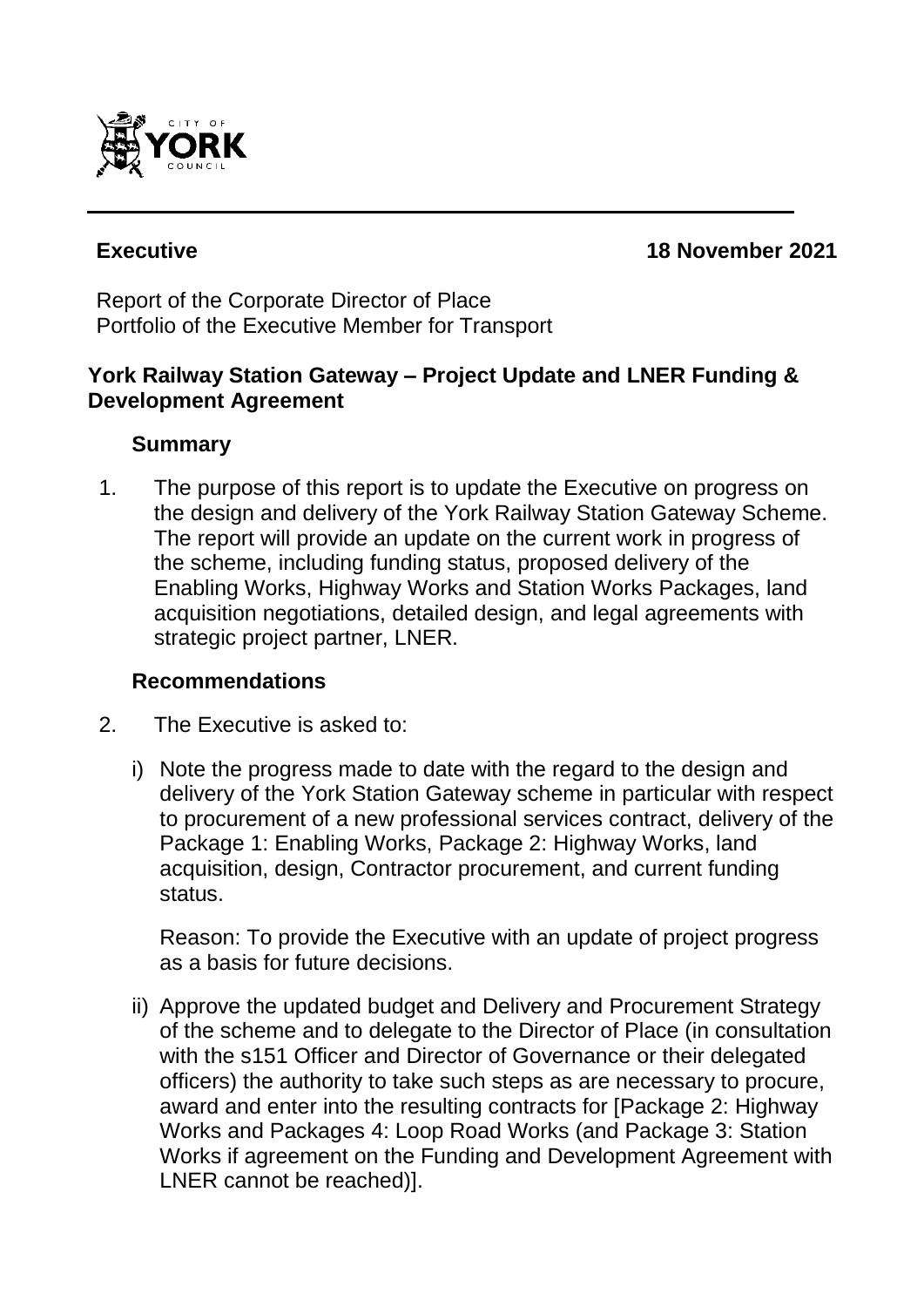Reason: To enable arrangements to be put in place to proceed to procurement of a delivery contractor.

iii) Approve entering into a Funding and Development Agreement between the CYC and LNER for the delivery of the Package 3: Station Works and delegate to the Director of Place (in consultation with the s151 Officer and Director of Governance or their delegated officers) the authority to take such steps as are necessary to negotiate and enter into the final agreement.

Reason: To progress the delivery of the station works elements of the scheme which will create space for revised taxi provision at the station and an increase in space for the public realm.

iv) Approve entering into a Funding Agreement with WYCA to formalise the merging of the West Yorkshire-Plus Transport Fund and the Transforming Cities Fund and delegate to the Director of Place (in consultation with the s151 Officer and Director of Governance or their delegated officers) the authority to take such steps as are necessary to negotiate and enter into the final agreement.

Reason: To progress the delivery of the scheme.

v) Approve the drawdown of further funds from West Yorkshire-Plus Transport Fund and/or Transforming Cities Fund to provide funds for LNER to progress the detailed design of the Package 3: Station Works element of the scheme (and the procurement of a delivery Contractor if agreement on the Funding and Development Agreement with LNER cannot be reached) and delegate authority to the Director of Place (in consultation with the s151 Officer and the Director of Governance or their delegated officers) to draw the funds down.

Reason: To enable the production of detailed cost plans and to progress the station works to procurement.

# **Future Reports**

3. Future reports will be brought to Executive to seek approval for delivery of further works packages with procured prices, detailed scheme design and confirmation of appropriate mitigation of delivery risk of subsequent packages.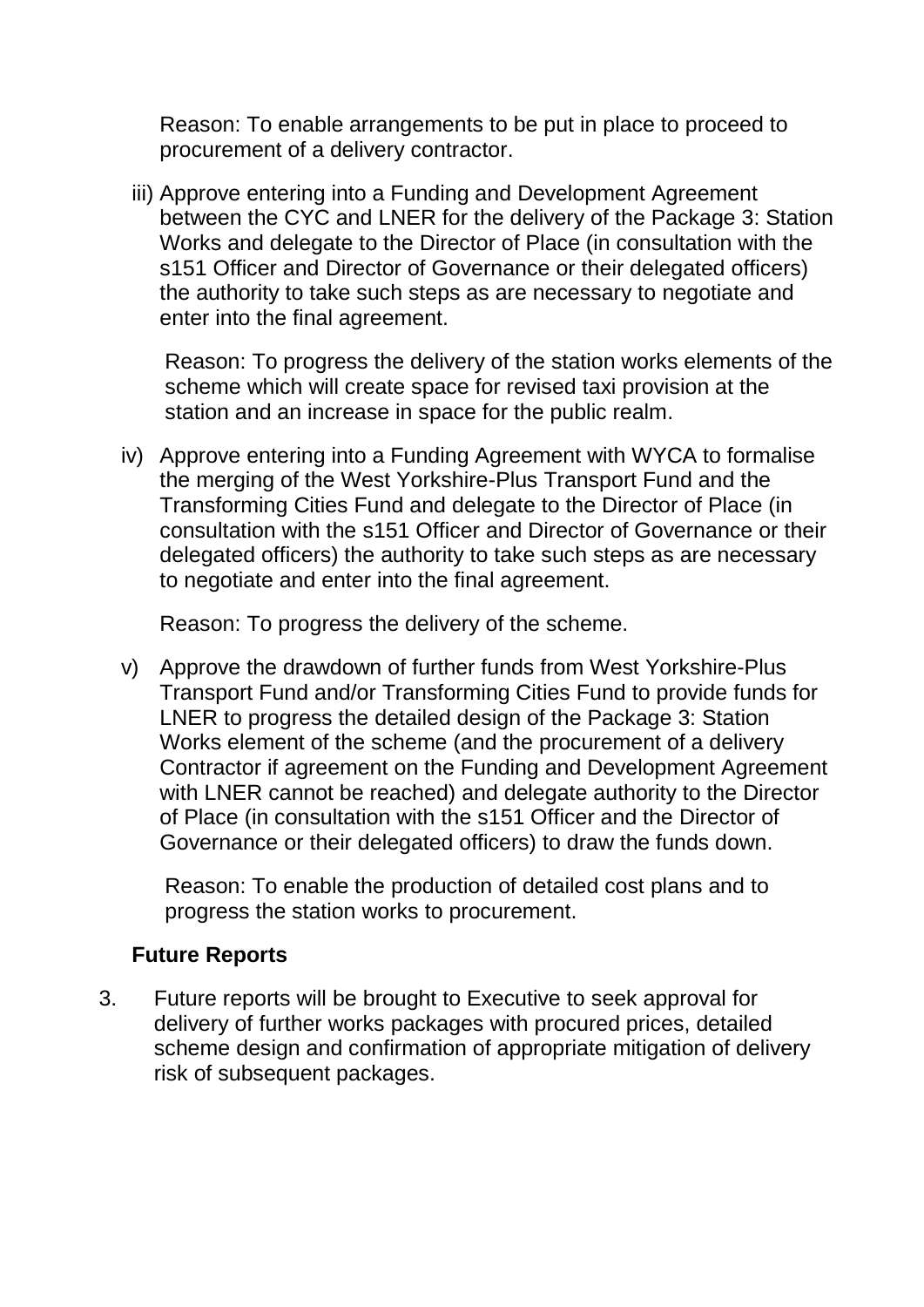# **Background**

- 4. The York Railway Station Gateway scheme comprises a coordinated, multi-modal package of interventions in and around York Railway Station. The scheme complements and connects the proposals being progressed to the west and east of the station and will transform the Station as a gateway to York; significantly improving access, addressing carbon and air quality issues, and directly supporting delivery of housing and commercial uses on the York Central development site. Therefore, City of York Council (CYC), in collaboration with Network Rail (NR) and London North East Railway (LNER), has developed a masterplan that proposes to reorganise highway and public realm areas to the front of York Station through:
	- the removal of the Queen Street Road Bridge and rebuilding the Inner Ring Road at grade;
	- the removal of the Parcel Square buildings to create space to relocate the proposed taxi rank, passenger drop-off and short stay car park. The buildings currently accommodate Cycle Heaven and train operating company accommodation;
	- provision of new permanent accommodation for the train operating crews in the station's South Train Shed;
	- provision of new temporary pod accommodation for Cycle Heaven bike shop and retail storage in the station's North Train Shed;
	- the removal and relocation of the RI band room to provide space for a loop road around the RI gymnasium;
	- the separation of pedestrian, bicycles and motorised transport to provide a safer and more efficient station transport interchange;
	- the removal of taxis and passenger pick-up and drop-off from the station porte-cochere to a dedicated area in order to take most traffic out of Tea Room Square and improve an air quality in the station;
	- the redevelopment of the areas to the front of the station to diffuse the current congestion by creating a more efficient bus interchange, relocated vehicle parking, drop-off and taxi rank and a more attractive public realm arrival experience;
	- the redevelopment of Tea Room Square to create a safer and more attractive shared space; and
	- the provision of a new multi-storey car park to rationalise all long stay parking to the east of the station to match current (636 spaces) parking levels. This will be funded and delivered by Network Rail.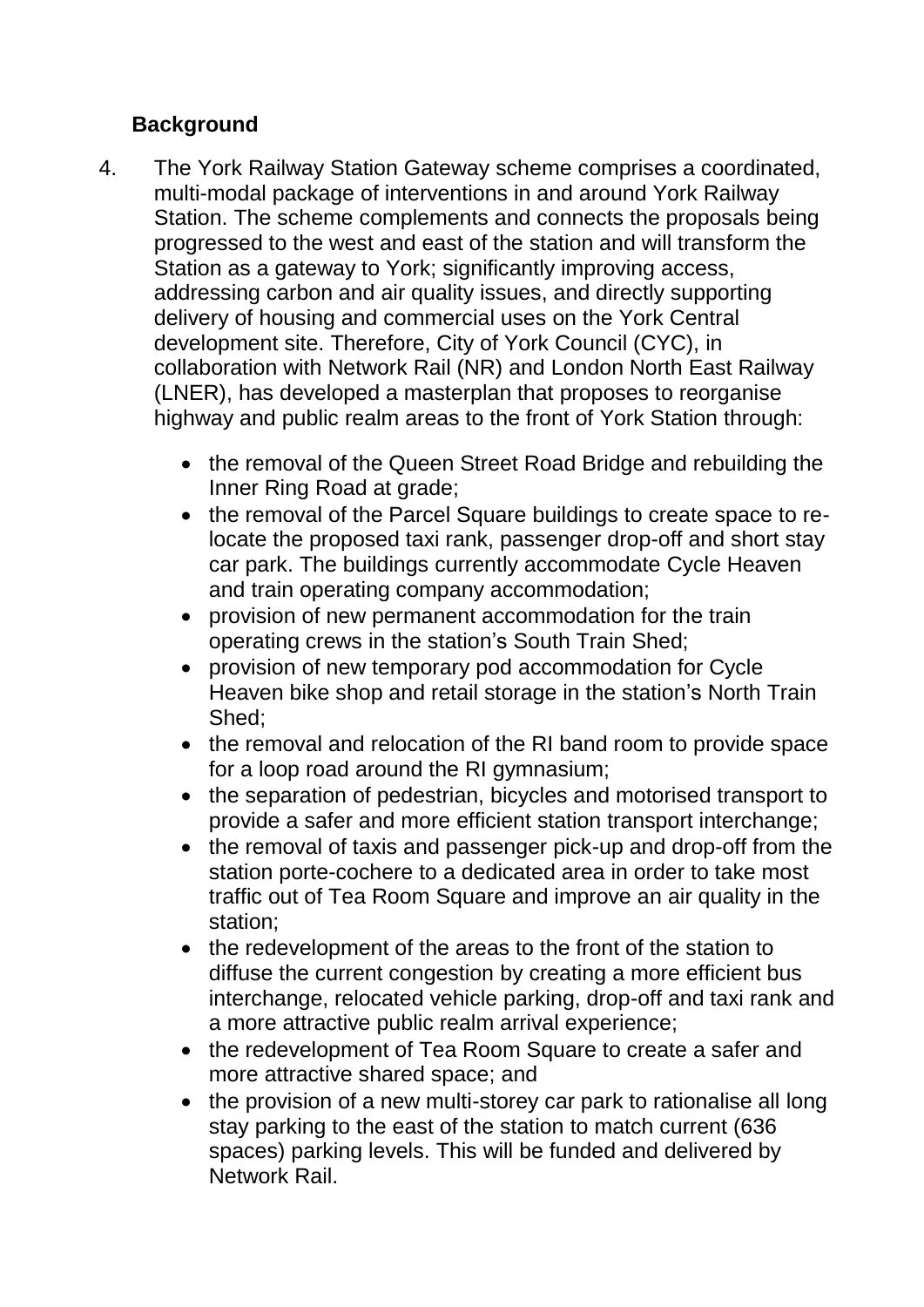- 5. On 26<sup>th</sup> November 2020, Executive approved the project Delivery and Procurement Strategy and enabled arrangements to be put in place to purchase land, place orders with utility companies and to proceed with the detailed design and procurement of Packages 1, 2 and 4 of the scheme.
- 6. The Delivery and Procurement Strategy also set out that Package 3 (the station works) would be delivered by LNER, whom as the current franchise holder at York Station had been considered the organisation best situated to deliver works of this nature. Subsequently, LNER has formerly accepted this role and work on a Funding and Development Agreement between CYC and LNER is currently in progress.
- 7. On 26<sup>th</sup> November 2020, the Executive also approved a revised budget of £25,723k which was funded from West Yorkshire Transport Fund to a value of £12,873k, West Yorkshire Transforming Cities to a value of £12,250k and LNER contribution of £600k. The council has been granted £5,005k development funding to pursue land purchase negotiations, place orders with statutory utility providers and proceed with the scheme detailed design of Packages 1, 2 and 4. Following this approval, the drawing down of funds was agreed with West Yorkshire Combined Authority (WYCA) and the project team enacted the Executive approval accordingly.
- 8. The project team has endorsement from project partners at Network Rail and LNER for the Delivery Strategy (Annex 1). This strategy outlines a delivery approach to align with the current funding WY+TF and TCF funding profiles by proposing five Packages of work as indicated in Table 1 in paragraph 12 below.

# **Consultation**

9. Since the publication of the November 2020 Executive report, no further consultation has been carried out. Stakeholders and the public have received project updates on events such as the granting of planning approval in press releases.

# **Key Milestones and Current Activity**

10. Owing to the increased scope and limitations on the value of the original professional services commission this element of work has been re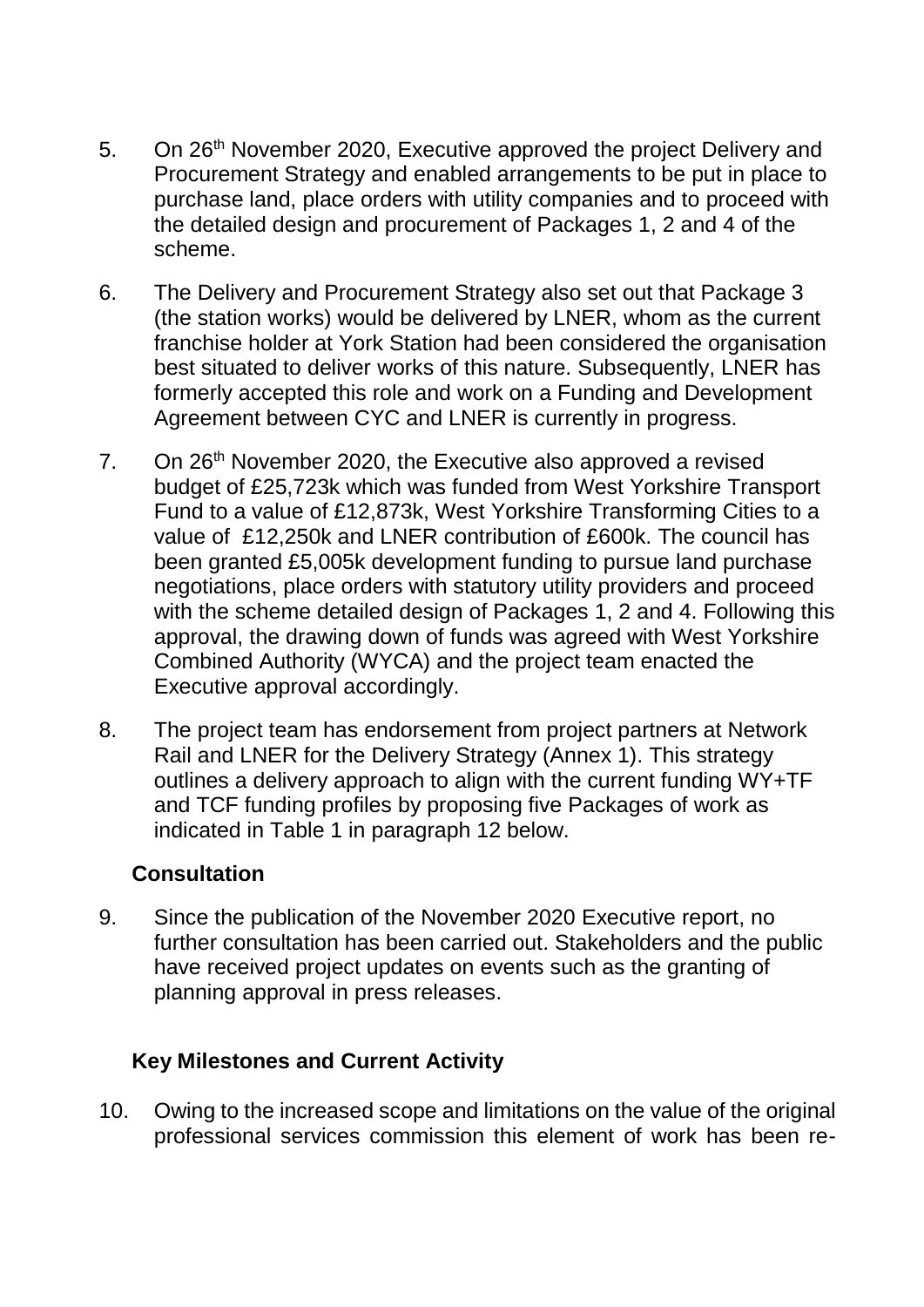procured to enable the completion of the scheme design. The contract for the professional services will be awarded in October 2021

- 11. In February 2021, full planning permission and listed building consent was achieved. The project team together with the appointed Consultant is currently working to discharge planning conditions.
- 12. The project team, together with the appointed project development consultant, Arup, have worked with project partners to agree a preferred delivery strategy for the scheme. The preferred strategy identifies works packages, programme and which party (for example, CYC, Network Rail or LNER) is best placed to deliver the individual packages that constitute the scheme (see table 1 below for preferred delivery approach). As the Highway Authority, the CYC has been identified as the most suitable partner for delivery of highway works. LNER has been identified as the most suitable partner to deliver works to railway assets and the fabric of the station. The preferred strategy informs procurement routes to delivery of the identified packages (see table 2 below for recommended procurement routes). CYC Executive and York Station Board endorsement to the principles of the York Railway Station Gateway Delivery Strategy was received in November 2020.

| Package        | <b>Construction</b><br><b>Contract</b> | <b>Scope of Works</b>                                                                                         | <b>Estimated</b><br>Cost (incl.<br>risk and<br>contingency) | <b>Indicative</b><br><b>Delivery</b><br>Organisation |
|----------------|----------------------------------------|---------------------------------------------------------------------------------------------------------------|-------------------------------------------------------------|------------------------------------------------------|
| 1              | Enabling<br><b>Works</b>               | BT diversion,<br>YW diversions,<br>northern power<br>grid (incl.<br>allowance for<br>Canada Life<br>land)     | £3.876m                                                     | <b>CYC</b>                                           |
| $\overline{2}$ | Highway<br><b>Works</b>                | Removal of<br><b>Queen Street</b><br><b>Bridge</b><br>Reorganisation<br>of Highway and<br><b>Public Realm</b> | £6.109m                                                     | <b>CYC</b>                                           |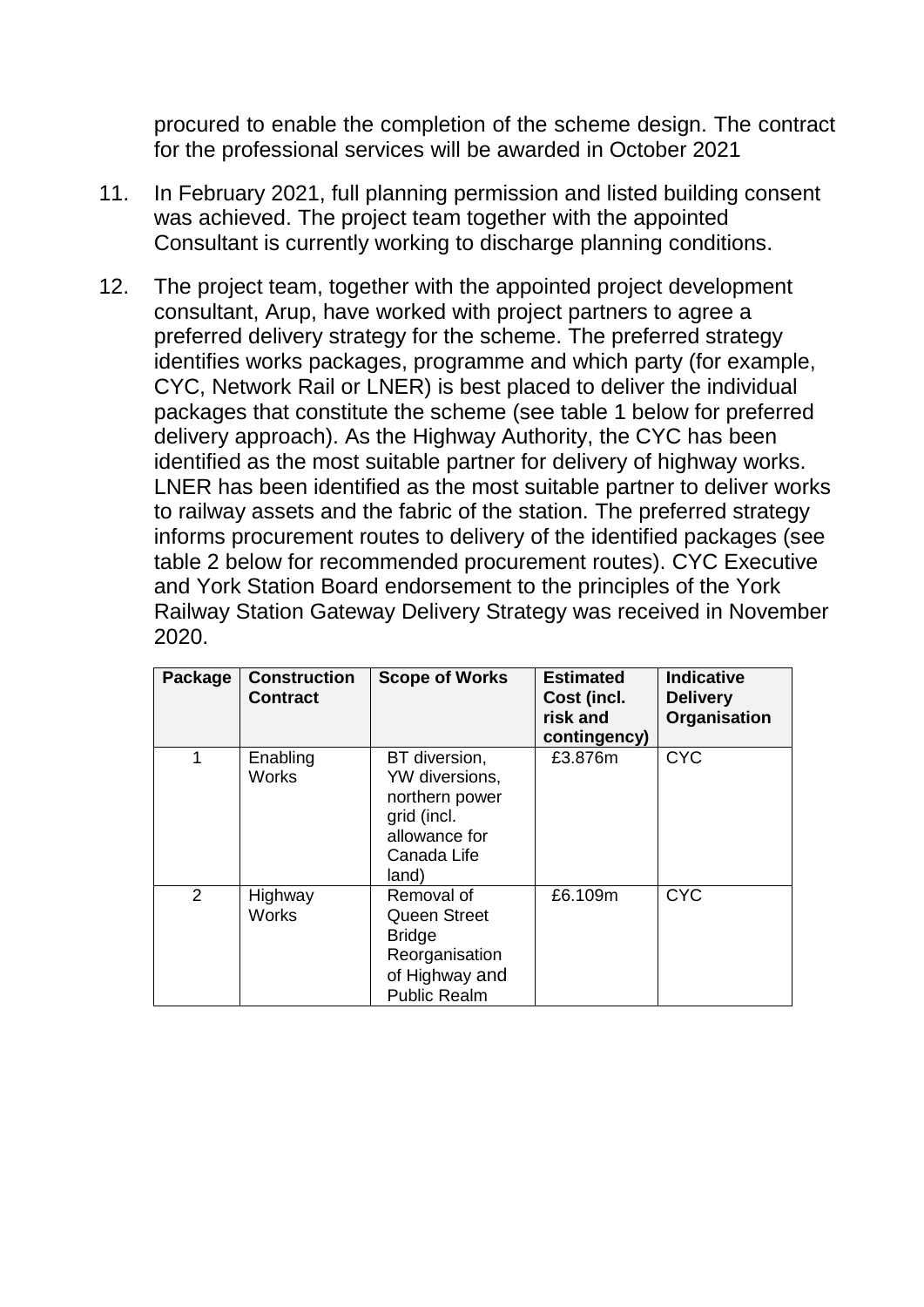| 3 | <b>Station Works</b>        | New buildings<br>within station<br>Demolition of<br>Parcel Square &<br>new façade<br>Taxi/Rank &<br>drop off<br>Tea Room<br>Square<br>Portico | £7.319m      | <b>LNER</b><br>(under<br>Funding and<br>Development<br>Agreement<br>with CYC) |
|---|-----------------------------|-----------------------------------------------------------------------------------------------------------------------------------------------|--------------|-------------------------------------------------------------------------------|
| 4 | Loop Road<br>and Short Stay | Loop road<br>around RI Gym<br><b>Short Stay Car</b><br>Park                                                                                   | £9.186m      | <b>CYC</b>                                                                    |
| 5 | Multi-Storey<br>Car Park    | 636 space<br><b>MSCP</b>                                                                                                                      | Not Included | <b>Network Rail</b>                                                           |
|   |                             | <b>Total (including</b><br>risk and<br>contingency                                                                                            | £26.490m     |                                                                               |

*Table 1: Preferred Delivery Approach (Source T&T Cost Plan 20/10/2021)*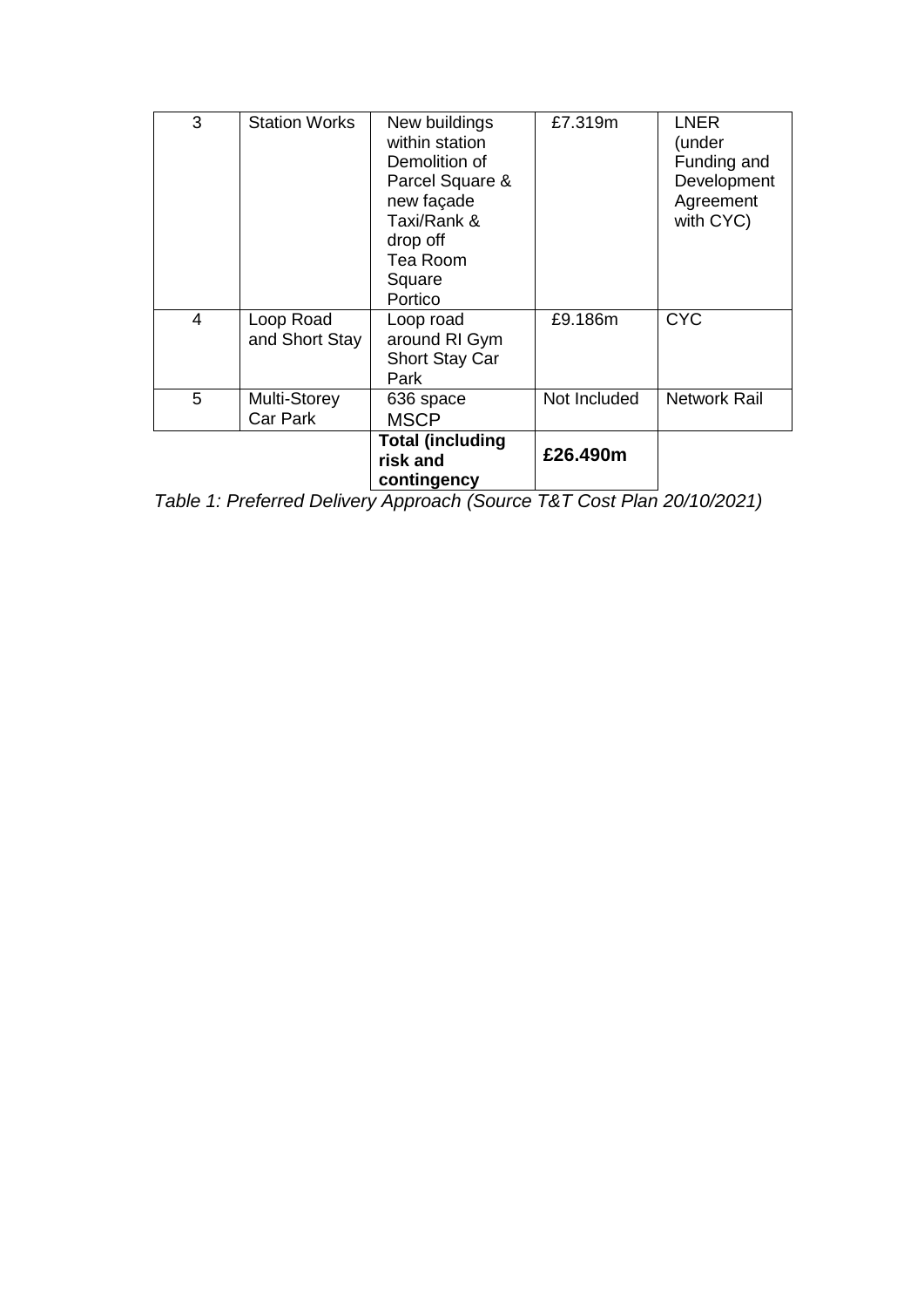| Package                                                                         | <b>Estimated</b><br>value | <b>Recommended</b><br>procurement route                                                            | Reason                                                                                                                                                                                                                  |
|---------------------------------------------------------------------------------|---------------------------|----------------------------------------------------------------------------------------------------|-------------------------------------------------------------------------------------------------------------------------------------------------------------------------------------------------------------------------|
| Package 1:<br><b>Enabling Works</b><br>(Utility<br>Diversion)                   | £3.876m                   | <b>Direct Awards to</b><br>utility companies<br>with management<br>and support<br>provided by CYC. | It is the role of<br>utility companies to<br>carry out<br>diversionary works.<br>Orders have<br>already been<br>placed with BT,<br>NGN, NPG and<br>YW and works are<br>programmed to<br>commence from<br>December 2021. |
| Package 2:<br><b>Highway Works</b><br>(Removal of<br><b>Queen St</b><br>Bridge) | £6.109m                   | Framework<br>(call off)                                                                            | Still enables<br>competition to<br>obtain best value<br>but is quicker than<br>open and restricted<br>processes                                                                                                         |
| Package 3:<br><b>Station Works</b><br>(Removal of<br><b>Parcel Square)</b>      | £7.319m                   | Rail Industry<br>Framework<br>(call off)                                                           | As the current<br>station franchise<br>holder, LNER has<br>been identified as<br>the most suitable<br>partner to deliver<br>works to railway<br>assets and the<br>fabric of the<br>station.                             |
| Package 4: Loop<br>road and short<br>stay                                       | £9.186m                   | Framework<br>(call off)                                                                            | Still enables<br>competition to<br>obtain best value<br>but is quicker than<br>open and restricted<br>processes                                                                                                         |

*Table 2: Recommended Procurement Routes*

13. In respect of Package 1: Enabling Works, orders have been placed with four of the affected utility ( BT Openreach, NGN, NPG and Yorkshire Water) providers that are affected by the full scheme. Both the CYC and LNER project teams are engaged in ongoing meetings and workshops to programme and manage delivery of the diversionary works. The physical works are expected to commence in November 2021 with the installation of new utility ducts on Queen Street and through the station long stay car park.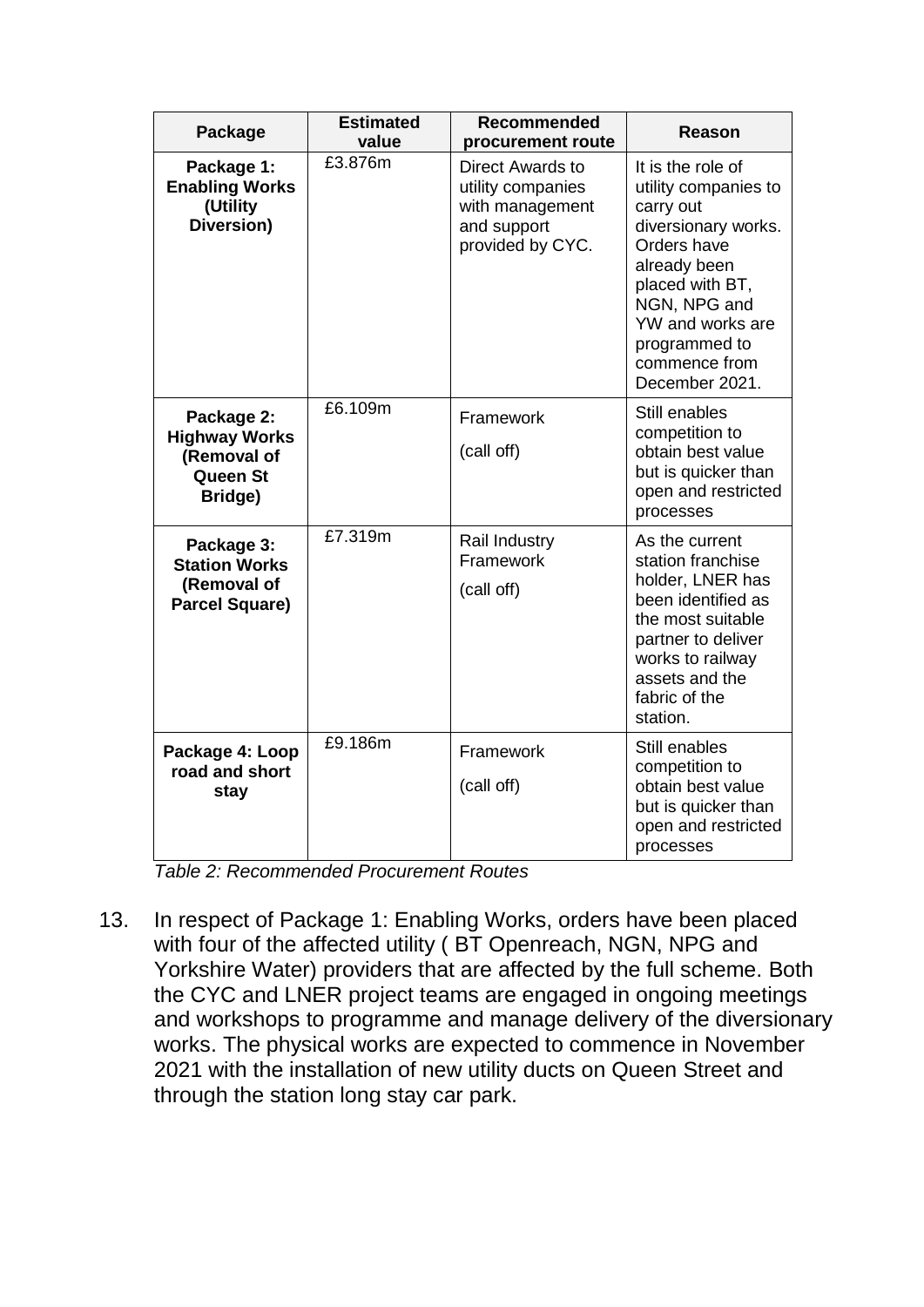- 14. In respect of Package 3: The Station Works, in March 2021 LNER appointed a project manager to work with CYC in the development of this package of the project.
- 15. The legal teams of both CYC and LNER are currently working on a Funding and Development Agreement between both parties to allow funding of this element of the scheme. The Package 3 works comprise the provision of new and temporary building in the North and South Train Sheds, demolition of the Parcel Square buildings and construction of a new station façade, together with taxi rank/drop off and enhancements to Tea Room Square and the porte-cochere. The Funding and Development Agreement will be backed by funding agreements to be put in place with WYCA.
- 16. A detailed scheme of ground and archaeological investigation was carried out in 2018 and indications show that ground conditions are favourable to the construction of the proposed scheme and there have been no significant archaeological finds.
- 17. Detailed design of all disciplines pertaining to the proposed new highway and City Walls stabilisation is in progress. Both the CYC and LNER project teams continue to liaise with stakeholders to progress design.
- 18. Detailed design is in progress on the creation of new public realm and redesigned streetscapes. The project team has organised a series of workshops with counter terrorism specialist organisations (including CYC specialists, the Police and British Transport Police) to agree and integrate appropriate measures into the finished design of the public realm.
- 19. The scheme is partially funded through the West Yorkshire-Plus Transport Fund. As this scheme was directly linked to the York Central Access scheme, a change request is to be submitted to WYCA to separate the two schemes in November 2021. Funding has now been split and allocated to the respective schemes allowing improved management of funding.
- 20. As the Transforming Cities Fund has a prescribed funding end date, the project team has agreed with WYCA that TCF funding will be spent first. To date, TCF funds have already been allocated to statutory utilities orders and to progress land acquisition negotiations.
- 21. A detailed cost plan and cash flows have been produced for both TCF and WY+TF funding streams. By agreement with WYCA, the cash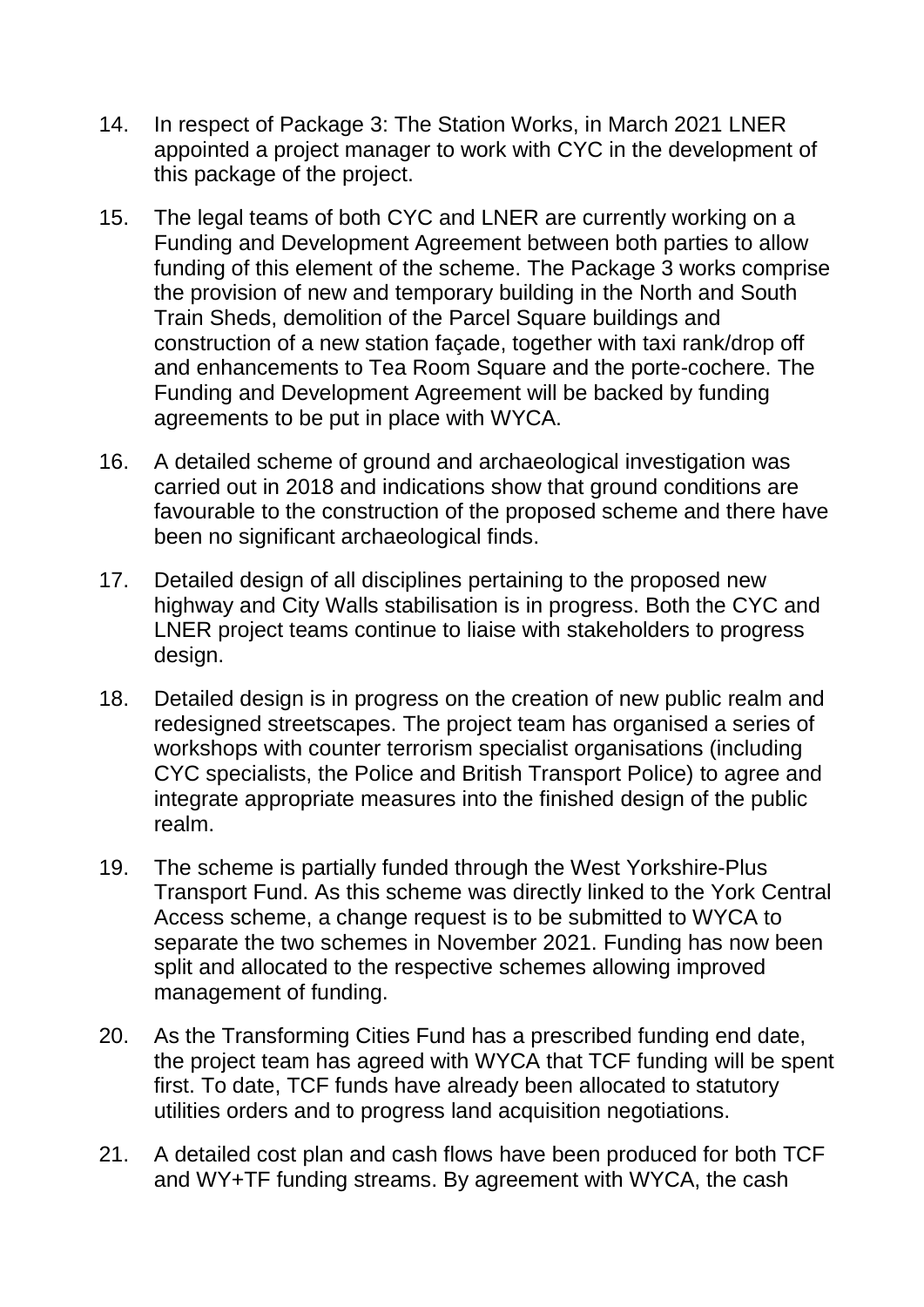flows currently show that TCF funding will be spent by April 2023 and the WY+TF funding by August 2024.

- 22. Land acquisition negotiations with Canada Life for land to the front of George Stephenson House are currently in an advanced stage. Heads of Terms have been agreed based against a valuation of approximately £620k (+fees). A small piece of land currently leased to Canada Life by the CYC on Toft Green will be released as part of the acquisition deal.
- 23. An area of station long stay car park currently owned by Network Rail and leased to LNER is the subject of further land acquisition negotiations. Network Rail have commissioned a valuation of the land and discussions are scheduled to take place.
- 24. The key next step is to agree and sign a Funding & Development agreement between the CYC and LNER for Package 3: The Station Works. This package is currently valued at £7.319m.
- 25. The estimated remaining consultancy spend on York Station Gateway to take the project to completion is estimated to be £1.8m. This is potentially higher than the value remaining from the development funding allocation and officers are in discussions with WYCA colleagues around whether additional funds from WYCA can be provided to the project.

# **Options and Analysis**

- 26. The York Station Gateway scheme is funded through a combination of awards from WY+TF, TCF and LNER.
- 27. A cost plan exercise  $(20<sup>th</sup> October 2021)$  carried out by Turner and Townsend on CYC's behalf valued the full Station Gateway scheme at approximately £26.490m. This value is all inclusive of delivery costs for all packages, Canada Life land acquisition (including fees), contingency, risk and inflation. When funds already spent on project development and detailed ground and archaeological investigation is accounted for a budget of £23.469m remains. The Project Cost Plan shows that this is sufficient to deliver the complete project.
- 28. In the Executive Report of 26<sup>th</sup> November 2020, the TCF budget was stated as £12.250m. The TCF allocation has been agreed with WYCA with £1.43m of £14.55m TCF allocation transferred to the Tadcaster Road scheme for the wider sustainable travel improvements.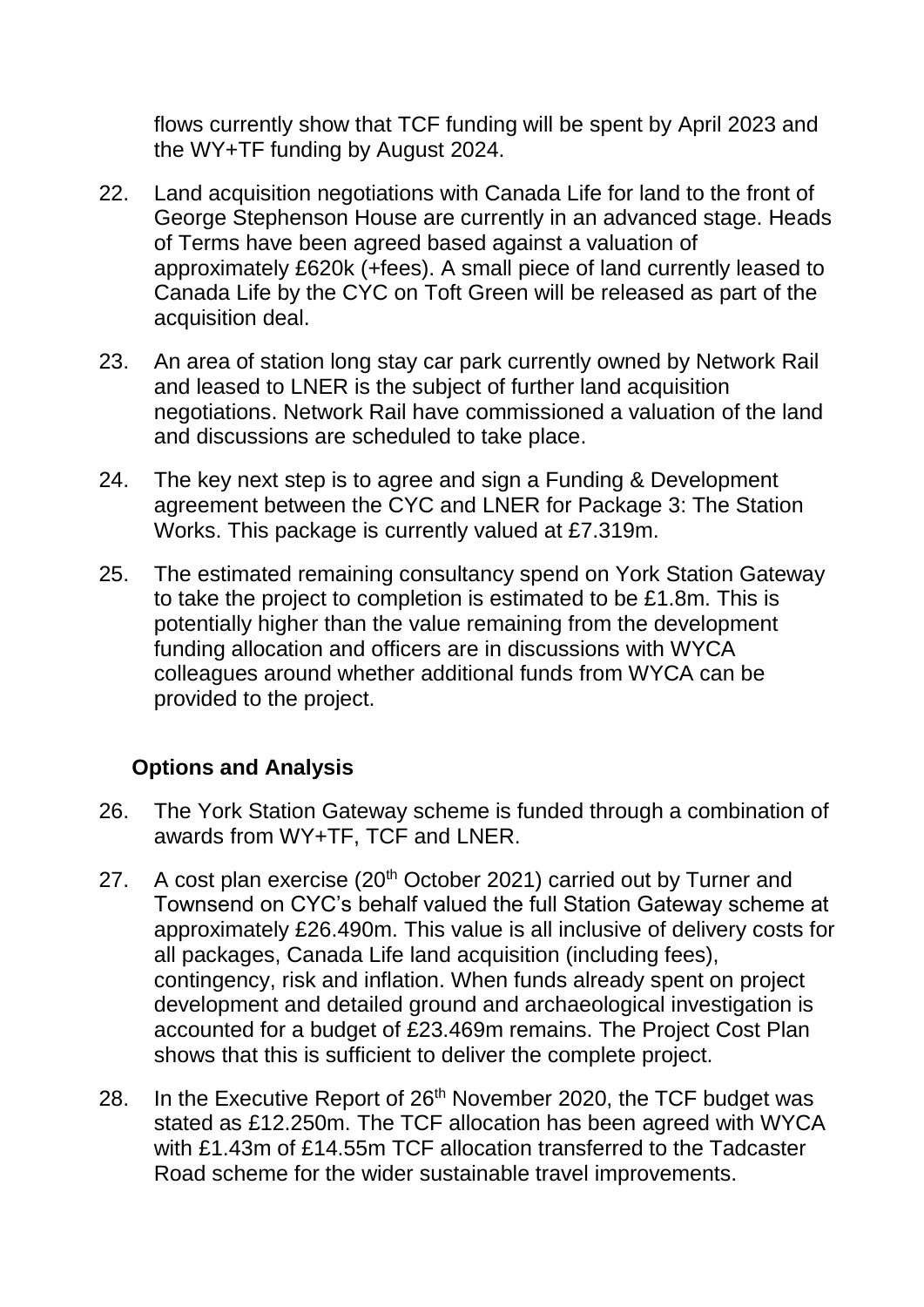Therefore, the funds to deliver the York Station Gateway elements of the TCF award have since been agreed as £13.117m. Together with the WY+TF funds, this provides a total budget for the Station scheme identified in this report of £25.990m. The Executive Member is asked to note and approve this increase in project budget.

- 29. The delivery of the multi-storey car park that will rationalise the station long stay car parking will be lead, funded and delivered independently by Network Rail and is the subject of Package 5 of the proposed scheme. The project team is currently in the process of agreeing a car parking strategy with Network Rail and LNER that will account for displaced station long stay car parking during the delivery phases of the scheme. Approval for the York Railway Station car parking mitigation strategy will be the subject of a future report.
- 30. In the proposed Delivery Strategy (Annex 1), an agreement in principle has been reached with LNER to deliver Package 3: The Station Works. As LNER is the current station franchise holder it is considered that they are in the best position to deliver works of this nature that require alterations to the fabric of the station buildings through their knowledge of the rail industry. Currently CYC is seeking a Funding & Development agreement with LNER to provide these works.
- 31. If a Funding & Development Agreement is agreed, it will be necessary to drawdown funding from WY+TF and/or TCF to provide funds for LNER to progress the detailed design of the Package 3: Station Works element of the scheme.
- 32. If a formal agreement cannot be reached, the Package 3 works would default to being programmed and delivered by CYC alongside the other packages.
- 33. As the project is funded in its entirety by grant funding from WYCA, additional approval is sought to merge funding from WY+TF and TCF and delegate authority to the Director of Place (in consultation with the s151 Officer and Director of Governance or their delegated officers) to negotiate and enter into the final agreement with WYCA.

## **Council Plan**

34. The York Station Gateway proposals are well aligned with the aims of the Council's Plan 2019 - 2023. The implementation of York Railway Station Gateway scheme of highway and public realm improvements will answer an integral part of the key to "Making History, Building Communities:"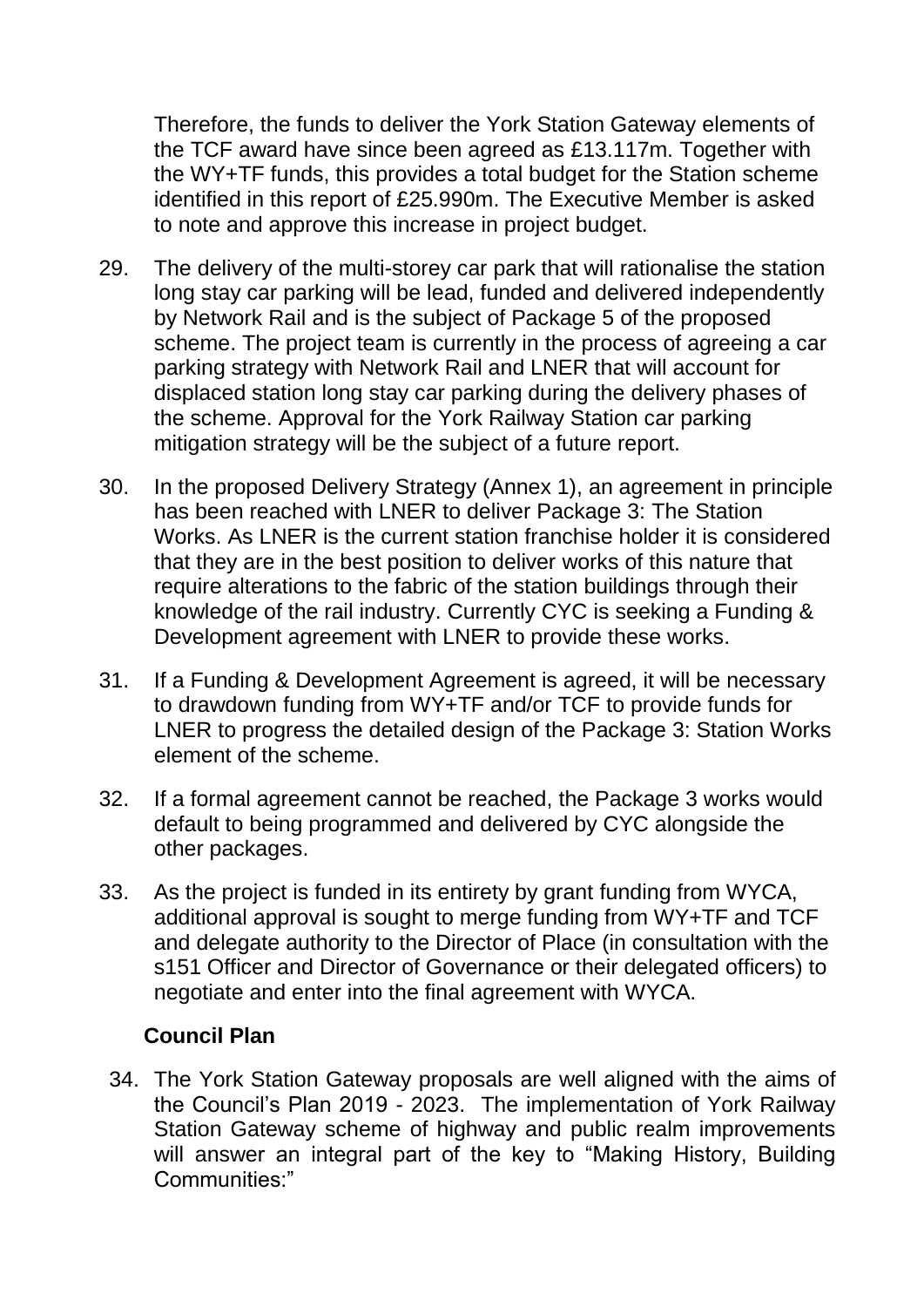- Good health and wellbeing;
- Getting around sustainably;
- A greener and cleaner city;
- Creating homes and world-class infrastructure.
- 35. The improvements to sustainable means of transport and public realm infrastructure provided by the scheme will improve both access to public transport in and around the City as well as improving public transport links to the rest of the country. The proposed sustainable transport measures are key to creating a greener and cleaner city with world class integrated infrastructure. In turn, this will lead to economic growth and wealth and access to homes and opportunities provided by the York Central proposals. Meanwhile, the scheme design presented in the masterplan greatly enhances the heritage and environment of the station front area which reflects the making history aspects of the Council Plan.
	- 36. Through well-planned and meaningful consultation, we have shown that the Council listens to residents to ensure that the delivery of a scheme that is desired and works for local communities. This is achieved through the careful and unprejudiced consideration of all responses to the public and stakeholder engagement and the production of a detailed Statement of Community Involvement. In doing so, the Council has shown that we are transparent and always consider the impact of our decisions in relation to communities and equalities. This is reflected in our analysis of the consultation responses and the reappraising and reintegrating of people's views into the scheme design.

# **Implications**

## **Financial**

- 37. The funding for the York Station Gateway Scheme identified in this report is being provided entirely from West Yorkshire Combined Authority's Transport Fund and Transforming Cities Fund.
- 38. In the previous Executive Report, the TCF budget was stated as £12.250m. The TCF allocation has been agreed with WYCA with £1.43m of £14.55m TCF allocation transferred to the Tadcaster Road scheme for the wider sustainable travel improvements. Therefore, the remaining funds to deliver the York Station Gateway elements of the TCF award have been agreed as £13.117m. Together with the WY+TF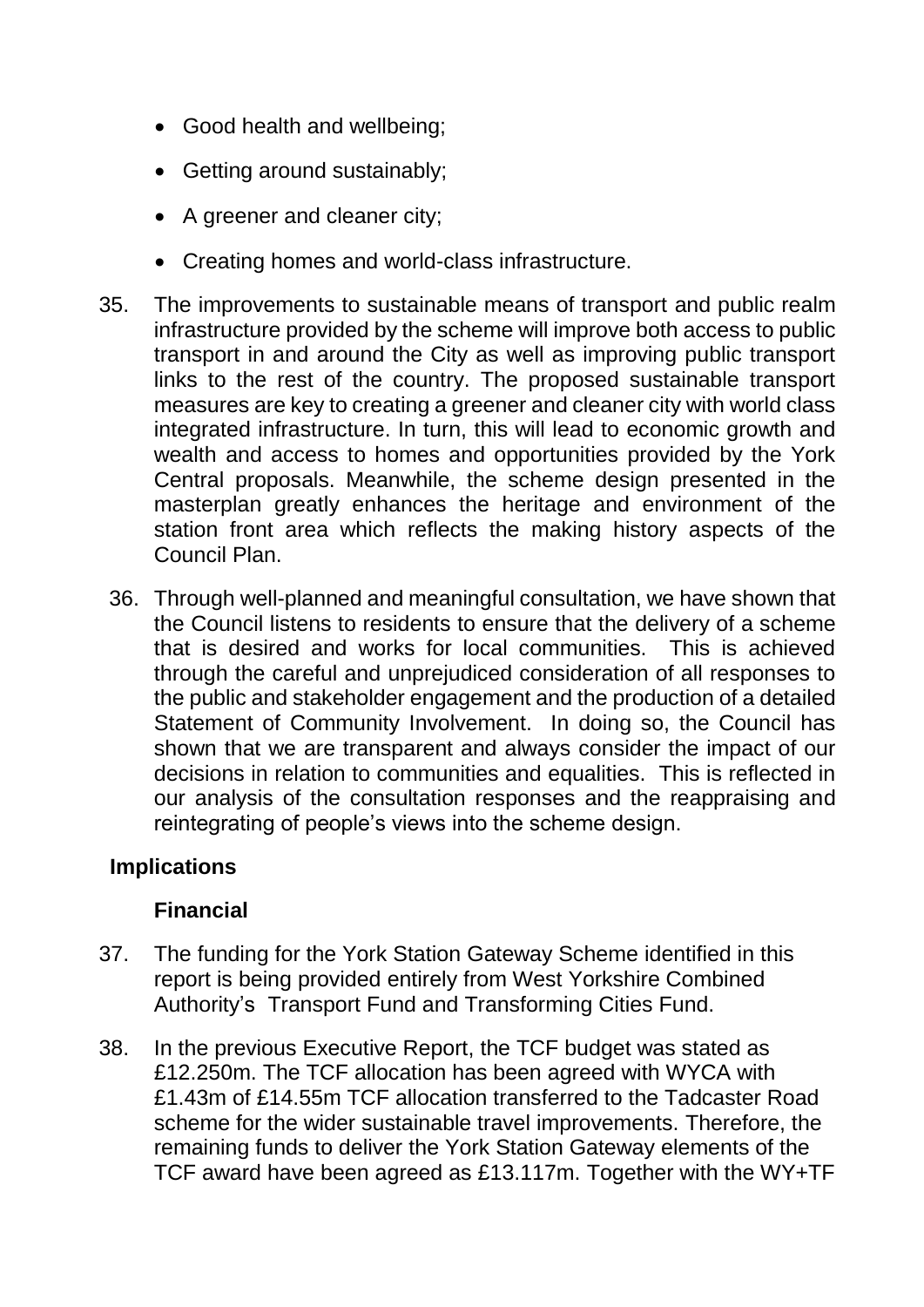funds, this provides an updated total budget for the Station scheme identified in this report of £25.990m.

39. In addition to the WYCA funding, project partner, LNER, have confirmed funding of £0.5m to resurface the station portico (portecochere). This is a reduction of £100k compared to the position in November 2020 but will be linked to the costs of the works at the portico. It is assumed that this element of work will be undertaken by LNER as part of the Package 3: Station Works.

| Funding                                   | <b>Nov 2020</b><br>£'000 | <b>Nov 2021</b><br>£'000 | Adj.<br>£'000 |
|-------------------------------------------|--------------------------|--------------------------|---------------|
| <b>WYTF</b>                               | 12.873                   | 12.873                   |               |
| <b>WYCA Transforming</b><br><b>Cities</b> | 12.250                   | 13.117                   | $+0.867$      |
| <b>LNER Contribution*</b>                 | 0.600                    | 0.500                    | $-0.100$      |
| <b>Total Funding</b>                      | 25.723                   | 26.490                   | $+0.767$      |

40. The table below shows the revised funding available for the scheme

- 41. There is a total of £5,005k has been provided by WYCA towards the development costs of the project and spend to date is £3.021m. There is currently a balance of £1.984m of agreed WY+TF and TCF funding available to the project. This is allocated to delivery of the Package 1: Enabling Works, Canada Life land acquisition and to commission detailed scheme design.
- 42. The estimated costs of delivering the station gateway scheme going forward is £23.469m including a contingency, risk and inflation allowance of approx. £5.702m.
- 43. The table below shows project delivery costs (source Turner and Townsend Cost Plan 20<sup>th</sup> October 2021) against funding.

| <b>Costs (excluding MSCP)</b>                  | E'm    |
|------------------------------------------------|--------|
| Proposed works (including preliminaries)       | 17.340 |
| <b>Project Development</b>                     | 2.766  |
| Contingency/Risk/Inflation                     | 5.702  |
| Canada Life land (incl. fees = $£0.62 + 10\%)$ | 0 682  |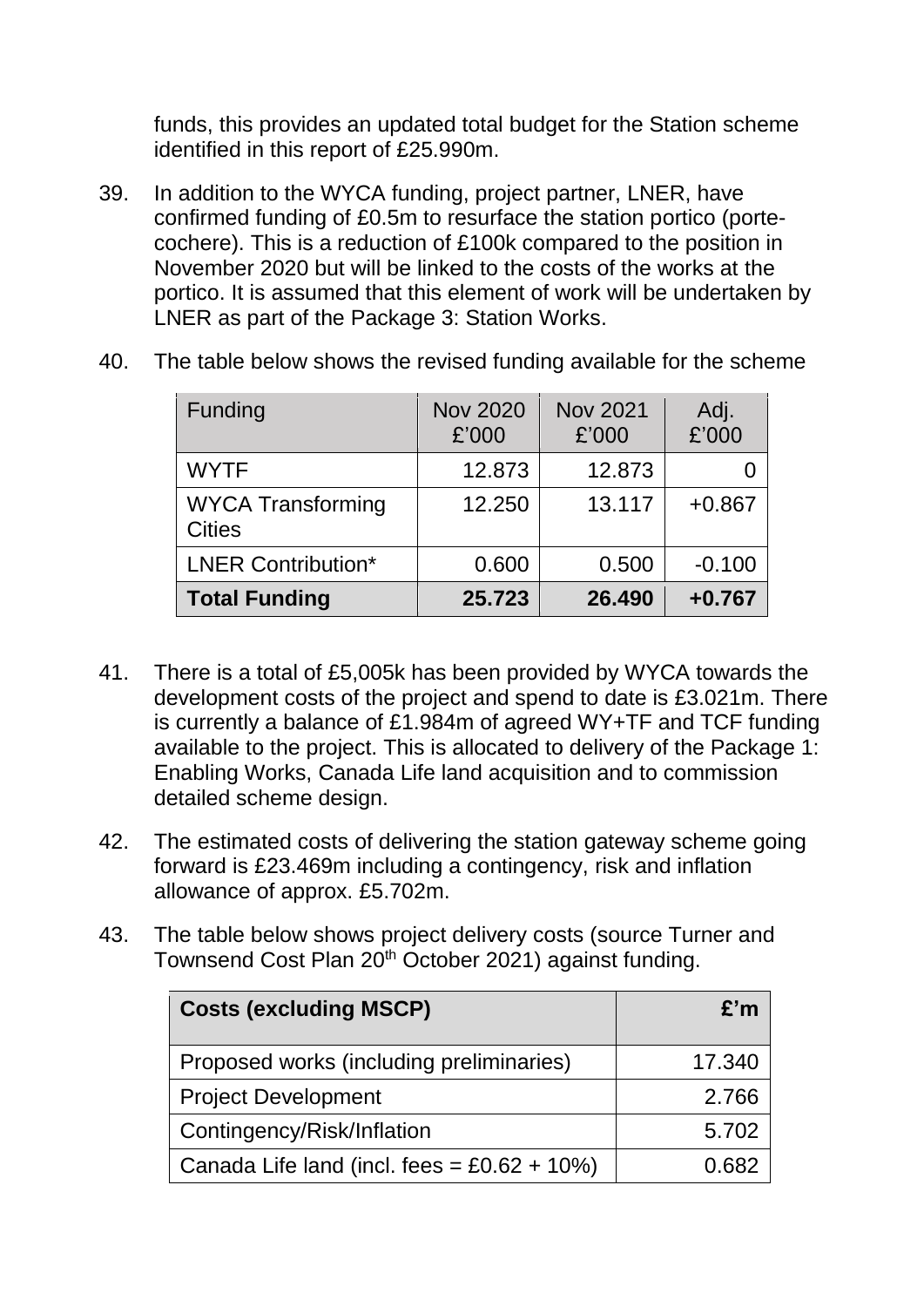| <b>Total Costs</b>              | 26.490 |
|---------------------------------|--------|
| <b>Funding</b>                  |        |
| WY+ Transport Fund              | 12.873 |
| <b>WYCA Transforming Cities</b> | 13.117 |
| <b>LNER Contribution*</b>       | 0.500  |
| <b>Total Funding</b>            | 26.490 |

\* the proposed works to reduce by £0.5m should LNER not agree to fund the portico works.

- 44. Reviews of the cost and funding arrangements are regularly carried out by project cost consultant, Turner and Townsend, and will be reported to the Executive prior to any decision being taken on progressing further phases of the scheme. The following cost/budget reviews will be undertaken to achieve the necessary risk/cost mitigation:
	- Managing risk and inflationary allocations;
	- Savings through procurement of contracts;
	- Seeking additional funding from partners;
	- Seeking cost reductions through value engineering / review of project;
	- Seeking to reallocate budgets from other related projects.

# **Human Resources (HR)**

45. There are no known HR implications

# **Equalities**

- 46. The One Planet Council Better Decision Making Tool (Annex 2) has identified the following areas which can be explored further during the design and development of the York Station Gateway Scheme:
	- a. Investigate an appropriate scheme of anti-terrorism response to incorporate into the landscape design;
	- b. Research methods to provide sustainable landscape and sustainable drainage options;
	- c. Continue to consult, research and build upon the team's understanding of heritage in and around station;
	- d. Identify a philosophy to provide public art to enhance public engagement and wellbeing in the public realm.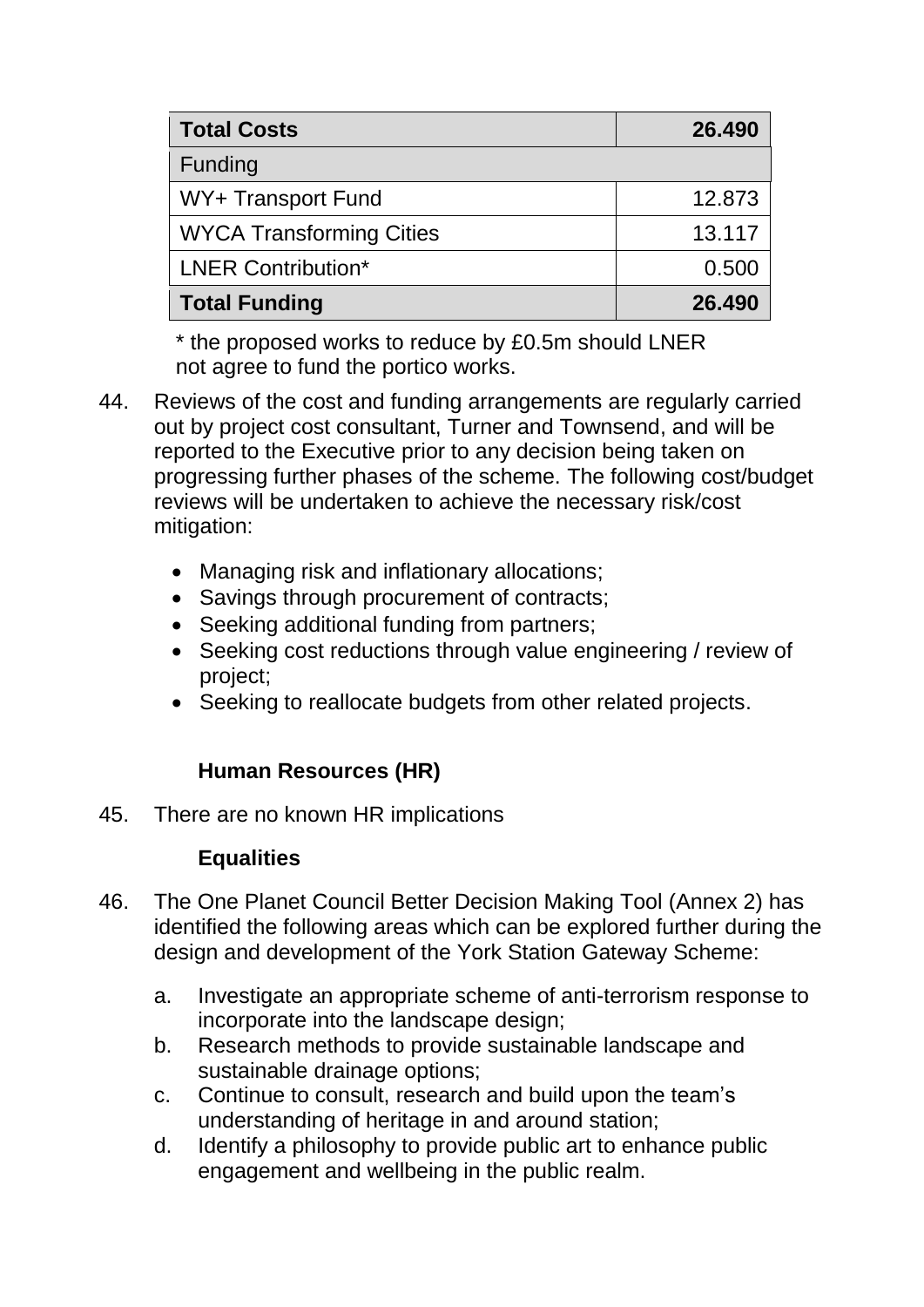# **Legal**

- 47. A Funding & Development Agreement between CYC and LNER in regard to funding of the Package 3: Station Works is currently being negotiated by each party's respective legal teams. If agreement cannot be reached over the terms of the Funding & Development Agreement, then Package 3 will default back to the CYC for delivery. The CYC project team has a contingency in place should this be the case.
- 48. In order to deliver the York Station Gateway scheme, various parcels of land will need to be acquired or have agreements in place. The project team is in active discussion with the Council's legal team in the pursuance of land purchase by private agreement. Legal Services will provide resources to process the conveyance and land transfer agreements.
- 49. Formal legal agreements will need to be drawn up with our collaborative partners, Network Rail and LNER in order to safeguard each party's interests throughout the course of the project. These will be based on extant railway sector procedures and the need to protect public sector funding to ensure commitments are undertaken by the responsible organisation during the course of the scheme.
- 50. As part of the scheme it is necessary to remove the current car parking on Queen Street in order to ensure the safety of increased pedestrian footfall and cyclists using the proposed new segregated cycleways. In the detailed design of the scheme, the project team will seek to find the optimum balance of provision for pedestrians, cyclists and Queen Street residents. The need for any legal orders will be addressed in the planning approval and included in a further report to Executive/Executive Member.
- 51. The procurement of contractors for the packages of works will be carried out in accordance with the council's Contract Procedure Rules and the Pubic Contracts Regulations 2015 (PCRs).
- 52. It is noted that funding will be received from WY+TF and TCF (via WYCA). The terms of the WY+TF and TCF Funding Agreement require the council to repay to the funders all, or a proportion of, the funding received from the funders if the council does not comply with its obligations under the grant agreement. The Council is seeking to ensure these obligations are flowed through to LNER in the Funding and Development Agreement currently in negotiation.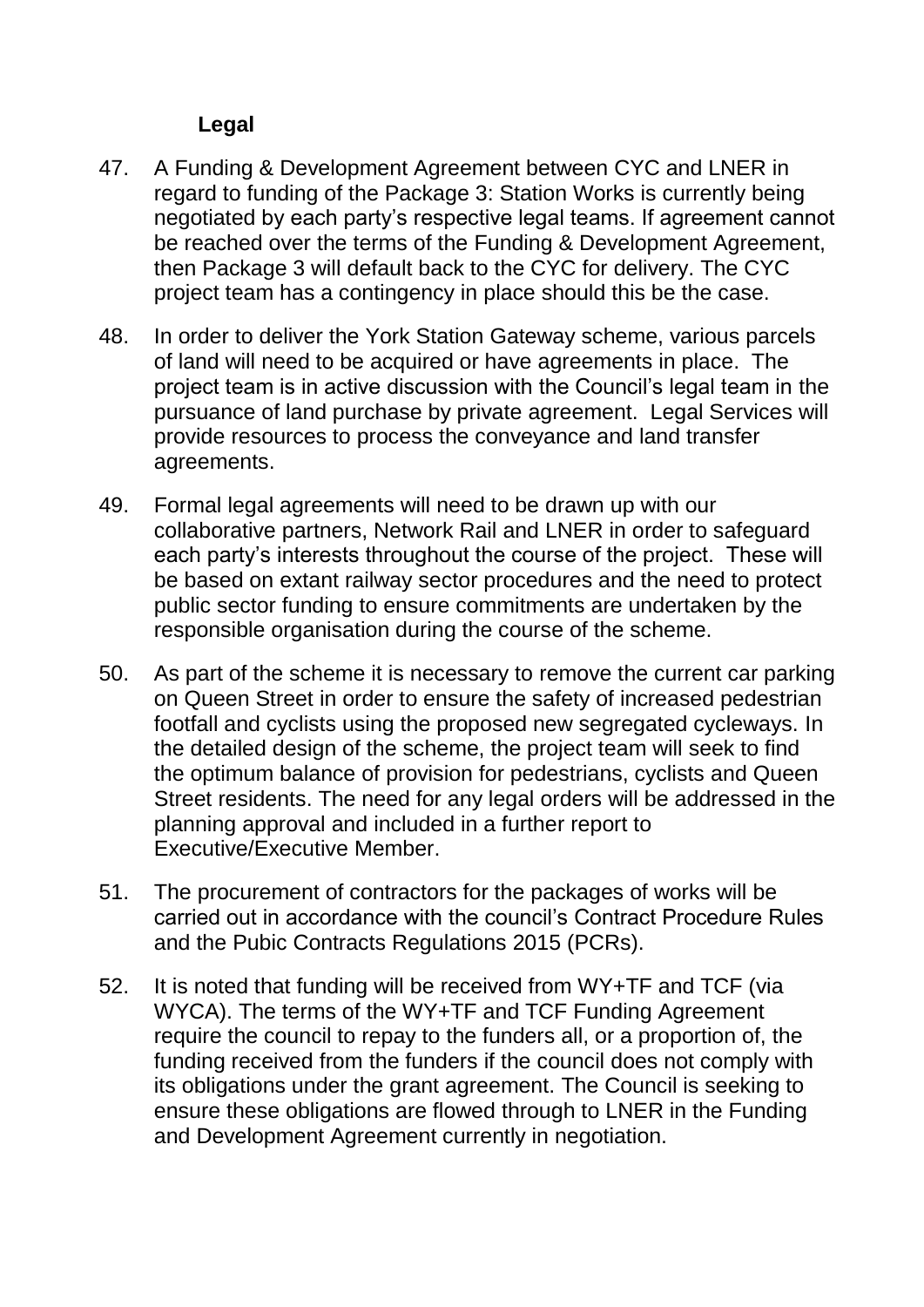53. As part of the review of the Funding Agreement received from WYCA an analysis of the funding in respect of the Subsidy Control Regime (previously State Aid) has been undertaken and it has been concluded the funding does not amount to a subsidy. In respect of the Works Packages which CYC will contract with contractors to deliver the approved delivery and procurement strategy will ensure a compliant procurement route is followed in accordance with the Pubic Contracts Regulations 2015. In respect of those works packages that are being carried out by partners, they will be required, via a funding agreement, to ensure a compliant procurement route is followed in accordance with the Pubic Contracts Regulations 2015. This therefore satisfies the requirement that trade between the UK and the EU is not affected.

# **Crime and Disorder and Anti-Terror Measures**

54. Owing to the location of the scheme in proximity to an asset of strategic importance with large congregations of people, the Station Gateway Scheme has been identified as a site at risk for acts of terror. The project team is currently seeking advice from stakeholders and interested parties in order to incorporate appropriate protection measures in the scheme design.

# **Property**

55. Existing pieces of land from project partner, Network Rail, and third party landowners, will be required to deliver the scheme. The land acquisition strategy is currently under review along with decisions over which parties will own land titles in future. Property Services' assistance has been sought to advise and support the project team to achieve this. A land acquisition deal with Canada Life for an area of land at George Stephenson House is drafted and expected to be closed by December 2021.

# **Risk Management**

56. There is a risk that the programme could be prolonged if land acquisition negotiations become protracted. The project team will procure professional services to provide help and advice in procuring or seeking agreements for each parcel of land. The associated professional fees are accounted for in the budget estimates mentioned above.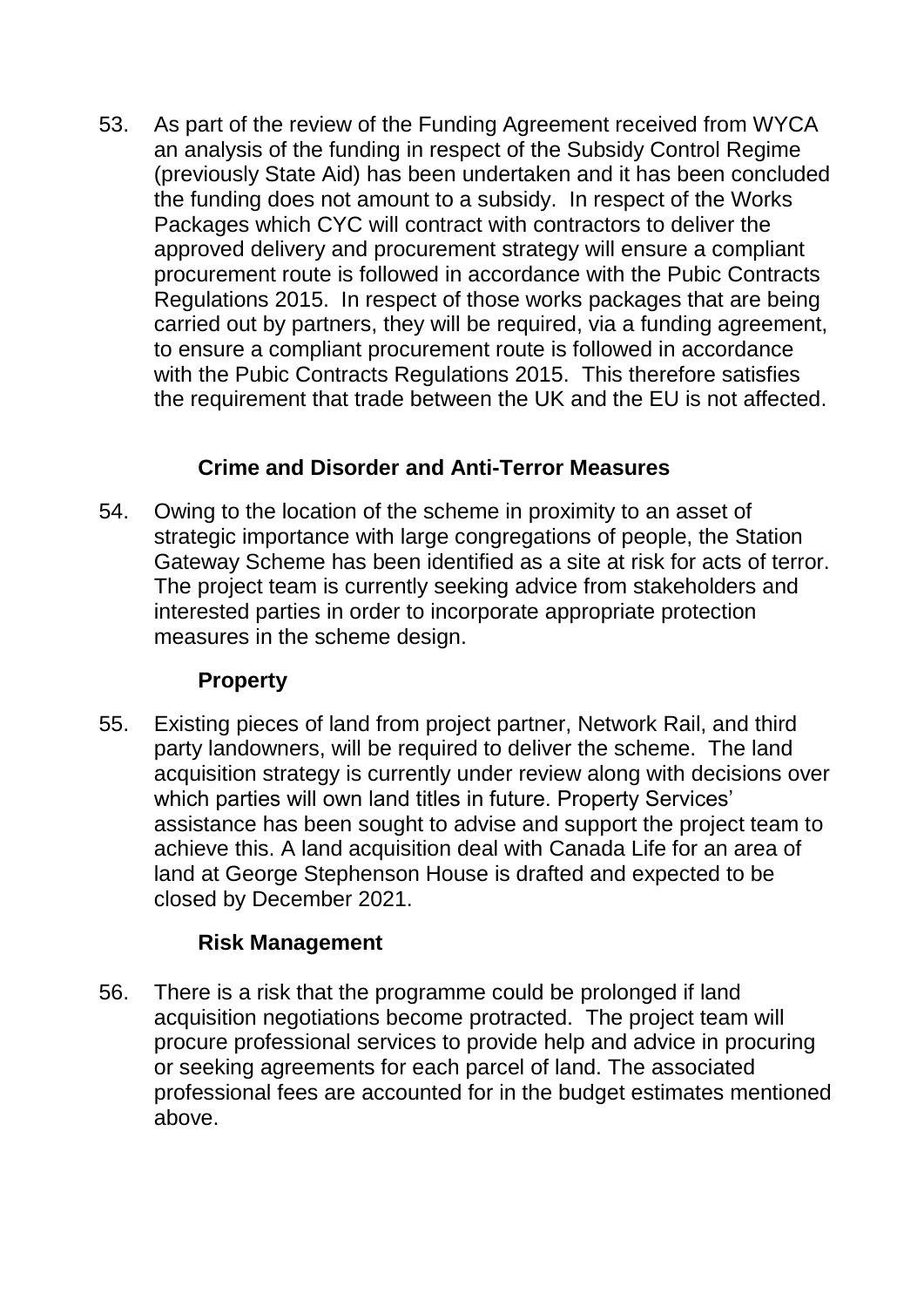- 57. There is a risk of withdrawal of funding by WY+TF in delivery timescales cannot be assured. All projects in the WY+TF Programme are under review by HM Government in order to ensure efficient delivery. Therefore, there is a risk that funding could be withdrawn if targets for delivery are not met by WYCA as a whole.
- 58. There are programme risks associated with the complex diversionary works required ahead of bridge demolition. Risks are being mitigated by building a close relationship with utility companies and station stakeholders, and the ongoing careful design of a detailed diversionary scheme.
- 59. Should the project not proceed at this time the diversion of the utilities proposed in this report would have been undertaken which would derisk future works packages including the demolition of the Queens Street Bridge. However, the non-delivery of the remainder of the scheme may result in the withdrawal of funding by WYCA. This would mean that either alternative funding would need to be sought or that CYC would need to fund the rest of the scheme. Additionally, the ongoing design and procurement expenditure would also need to be carried out at risk.
- 60. In order to mitigate the above risks, a decision has been taken to take a phased approach to delivery and procurement and further reports will be brought to Executive to demonstrate how risks have been mitigated before proceeding with further phases.
- 61. In order to provide the space to create the proposed loop road, a suitable rehearsal space needs to be found to replace the current RI band room prior to its demolition. Alternative location has been identified but requires extensive refurbishment. The current budget provides a £150k allowance for the refurbishment. Discussion with the landowner is ongoing.
- 62. A definitive decision is required on location of temporary parking during the delivery of the scheme. Project partners have now produced a draft parking strategy that is currently being reviewed.
- 63. Network Rail are currently undertaking a land valuation and may seek reimbursement for land acquired by CYC that is currently on the site of the station long stay car park. Discussions with the landowner are ongoing.